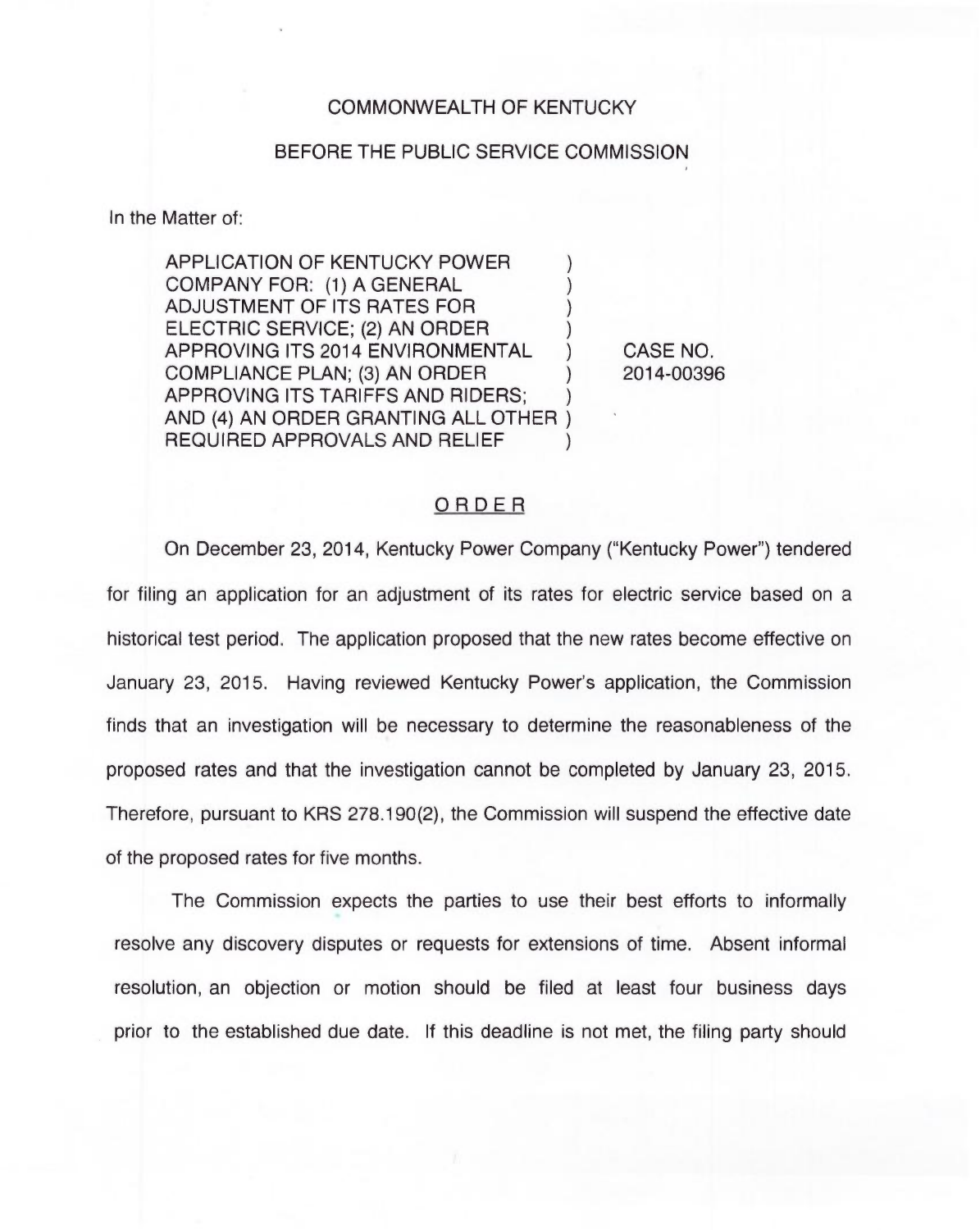include in the written objection or motion a full and complete explanation for such failure.

IT IS THEREFORE ORDERED that:

1. Kentucky Power's proposed rates are suspended for five months, up to and including June 22, 2015.

2. The procedural schedule set forth in the Appendix to this Order shall be followed.

3. a. Kentucky Power, pursuant to 807 KAR 5:001, Section 8, is to file with the Commission the original and three copies in paper medium, and an electronic version of the following information. Responses to requests for information shall be appropriately bound, tabbed and indexed. Each response shall include the name of the witness responsible for responding to the questions related to the information provided.

b. Each response shall be answered under oath or, for representatives of a public or private corporation or a partnership or an association or a governmental agency, be accompanied by a signed certification of the preparer or person supervising the preparation of the response on behalf of the entity that the response is true and accurate to the best of that person's knowledge, information, and belief formed after a reasonable inquiry.

c. <sup>A</sup> party shall make timely amendment to any prior response if it obtains information which indicates that the response was incorrect when made or, though correct when made, is now incorrect in any material respect.

-2- Case No. 2014-00396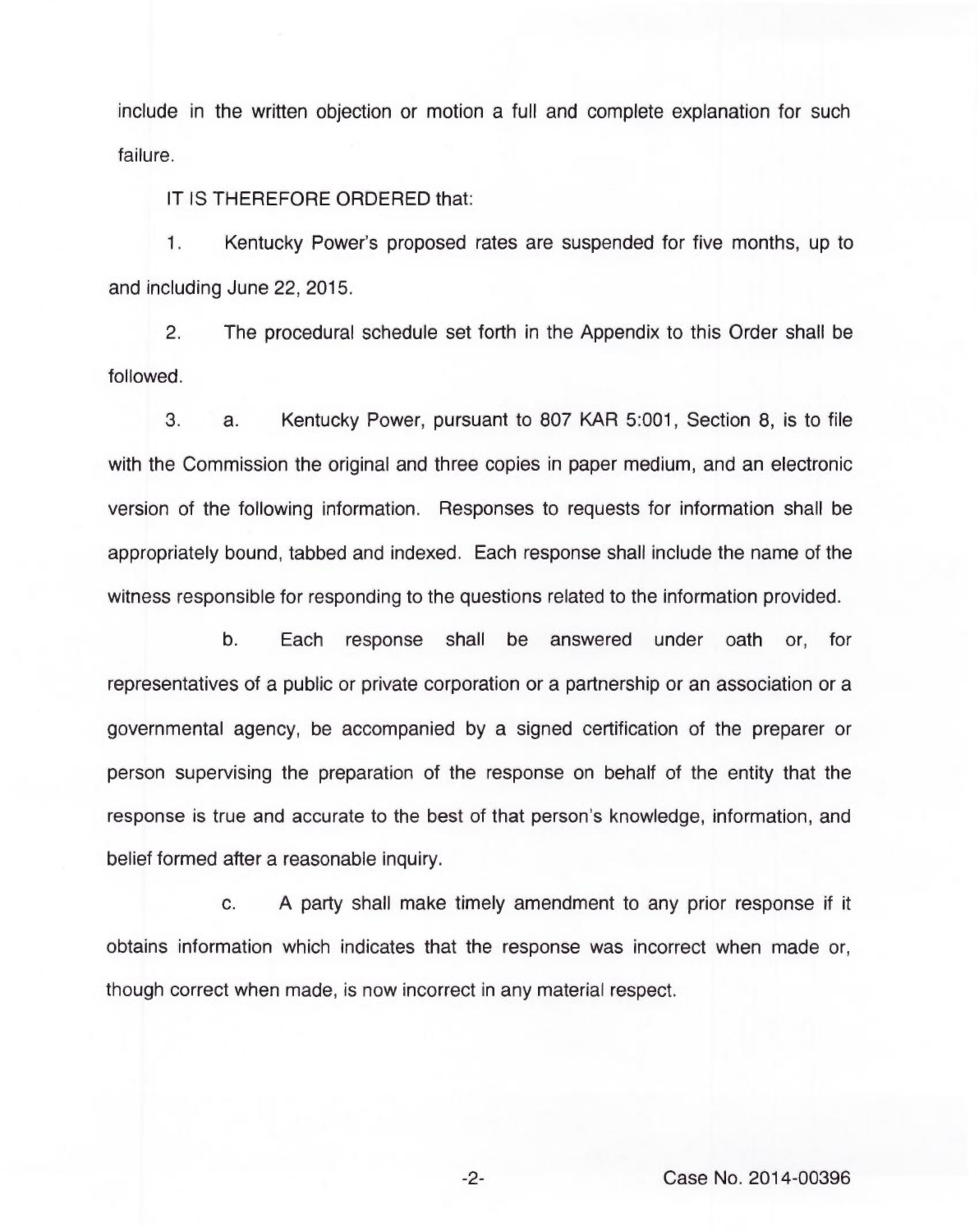For any request to which a party fails or refuses to furnish all or part d. of the requested information, that party shall provide a written explanation of the specific grounds for its failure to completely and precisely respond.

e. A party filing a document containing personal information shall, in accordance with 807 KAR 5:001, Section 4(10), encrypt or redact the document so that personal information cannot be read.

4. Any party filing testimony shall comply with the electronic filing procedures set forth in 807 KAR 5:001, Section 8, and shall file with the Commission three additional paper copies. The original and the paper copies should be appropriately bound, tabbed and indexed.

5. Any person who submits a motion to intervene after January 20, 2015, and, upon a showing of good cause is granted full intervention, shall accept and abide by the existing procedural schedule.

6. Kentucky Power shall give notice of the hearing in accordance with the provisions set forth in 807 KAR 5:001, Section 9(2)(b). At the time publication is requested, Kentucky Power shall forward a duplicate of the notice and request to the Commission.

7. At any public hearing in this matter, neither opening statements nor summarization of direct testimonies shall be permitted.

8. Any objections or motions relating to discovery or procedural dates shall be filed upon four business days' notice or the filing party shall explain, in writing, why such notice was not possible.

-3- Case No. 2014-00396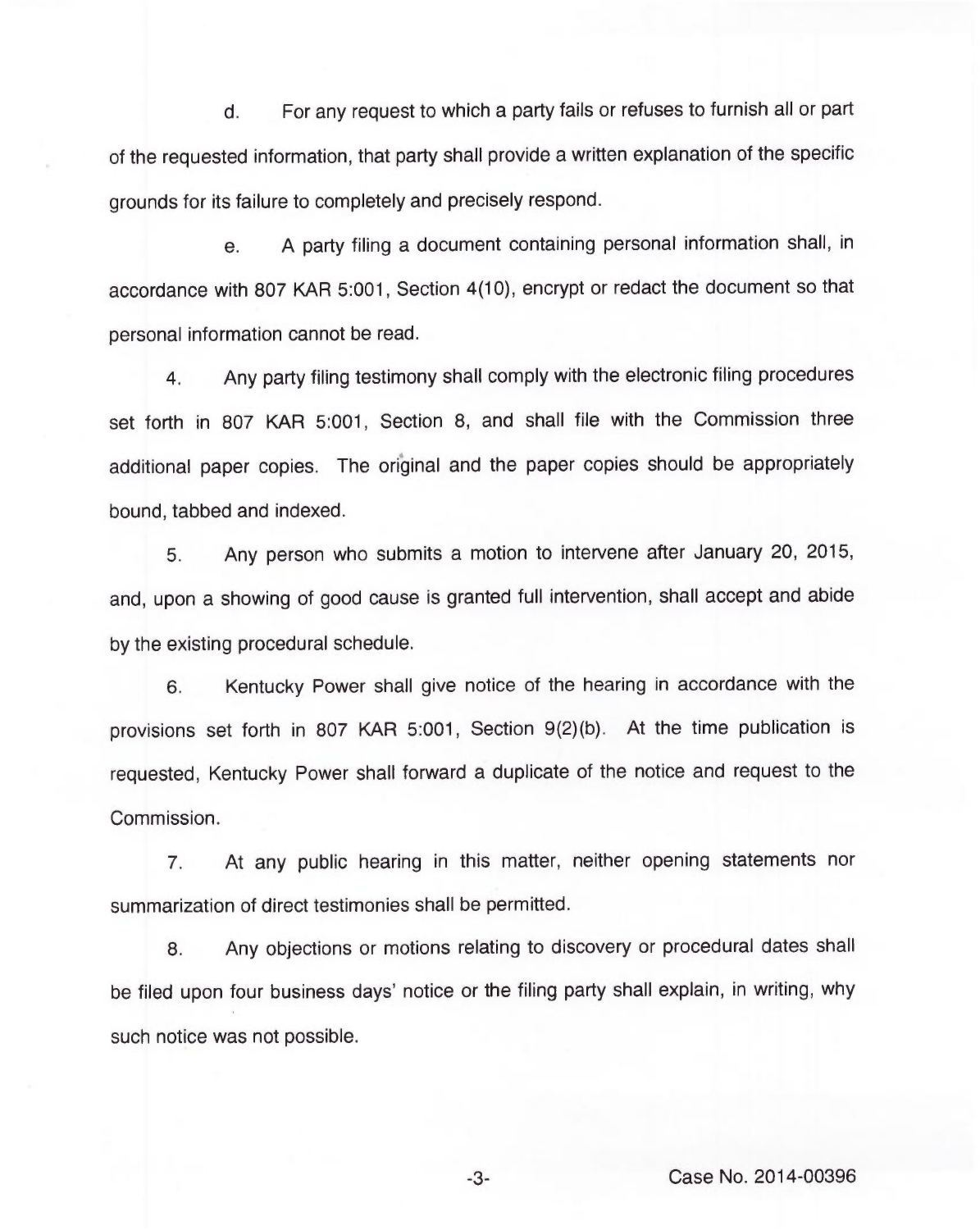9. Motions for extensions of time with respect to the schedule herein shall be made in writing and will be granted only upon a showing of good cause.

10. Nothing contained herein shall prevent the Commission from enterin further Orders in this matter.

> By the Commission ENTERED )AN 13 205 KENTUCKY PUBLIC SERVICE COMMISSION

ATTEST

Ephonic Bell & TD

Executive Director

Case No. 2014-00396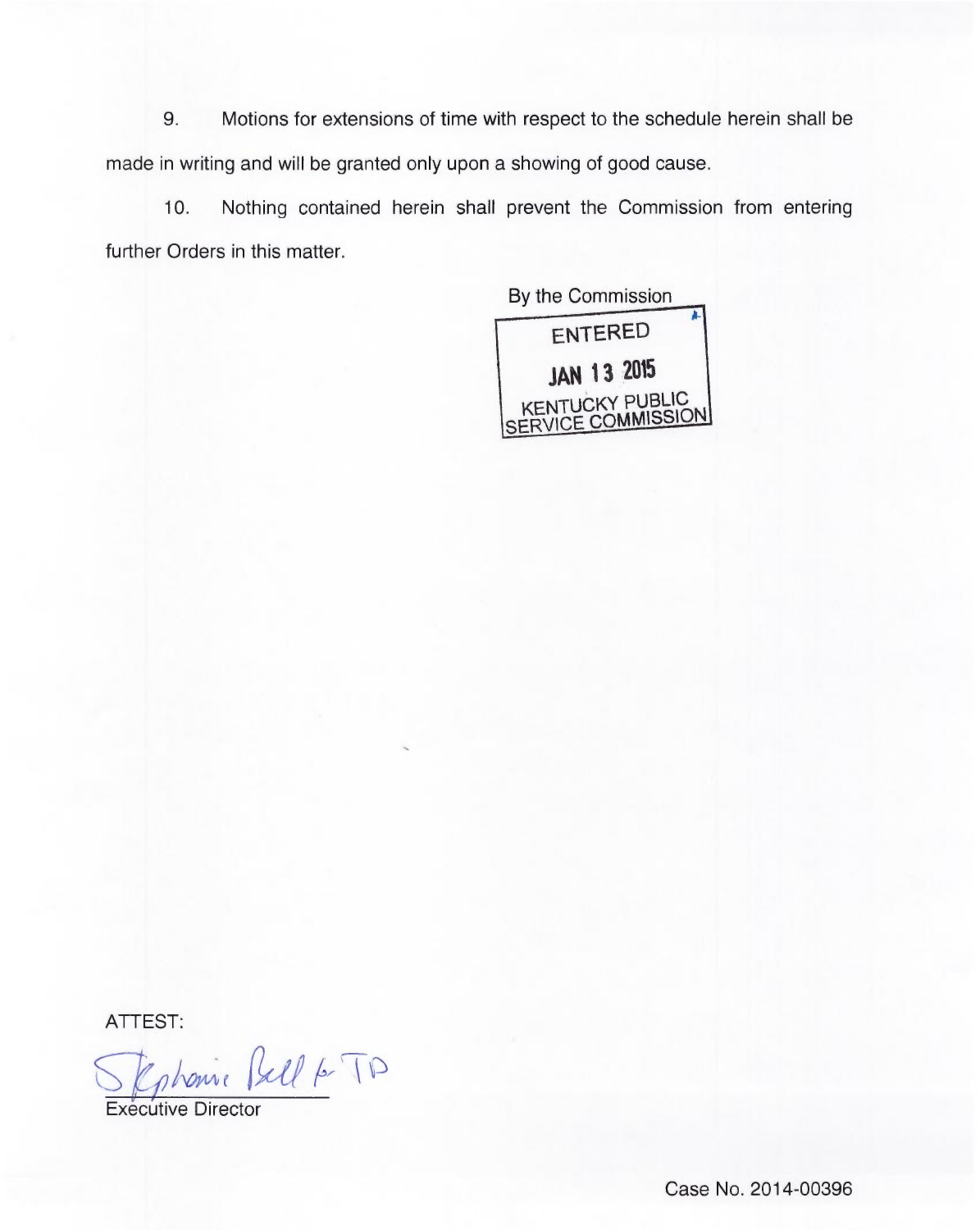## APPENDIX

# APPENDIX TO AN ORDER OF THE KENTUCKY PUBLIC SERVICE COMMISSION IN CASE NO. 2014-00396 DATED **JAN 1 3 2019**

| All requests for information to Kentucky Power shall                                                                                                            |  |
|-----------------------------------------------------------------------------------------------------------------------------------------------------------------|--|
| Kentucky Power shall file responses to requests for                                                                                                             |  |
| All supplemental requests for information to Kentucky Power                                                                                                     |  |
| Kentucky Power shall file responses to supplemental requests                                                                                                    |  |
| Intervenor testimony, if any, in verified prepared                                                                                                              |  |
| All requests for information to Intervenors shall                                                                                                               |  |
| Intervenors shall file responses to requests for                                                                                                                |  |
| Kentucky Power shall file, in verified form, its rebuttal                                                                                                       |  |
| Last day for Kentucky Power to publish notice of hearing To be scheduled                                                                                        |  |
| Public Hearing to be held in Hearing Room 1<br>of the Commission's offices at 211 Sower Boulevard,<br>Frankfort, Kentucky, for the purpose of cross-examination |  |
|                                                                                                                                                                 |  |